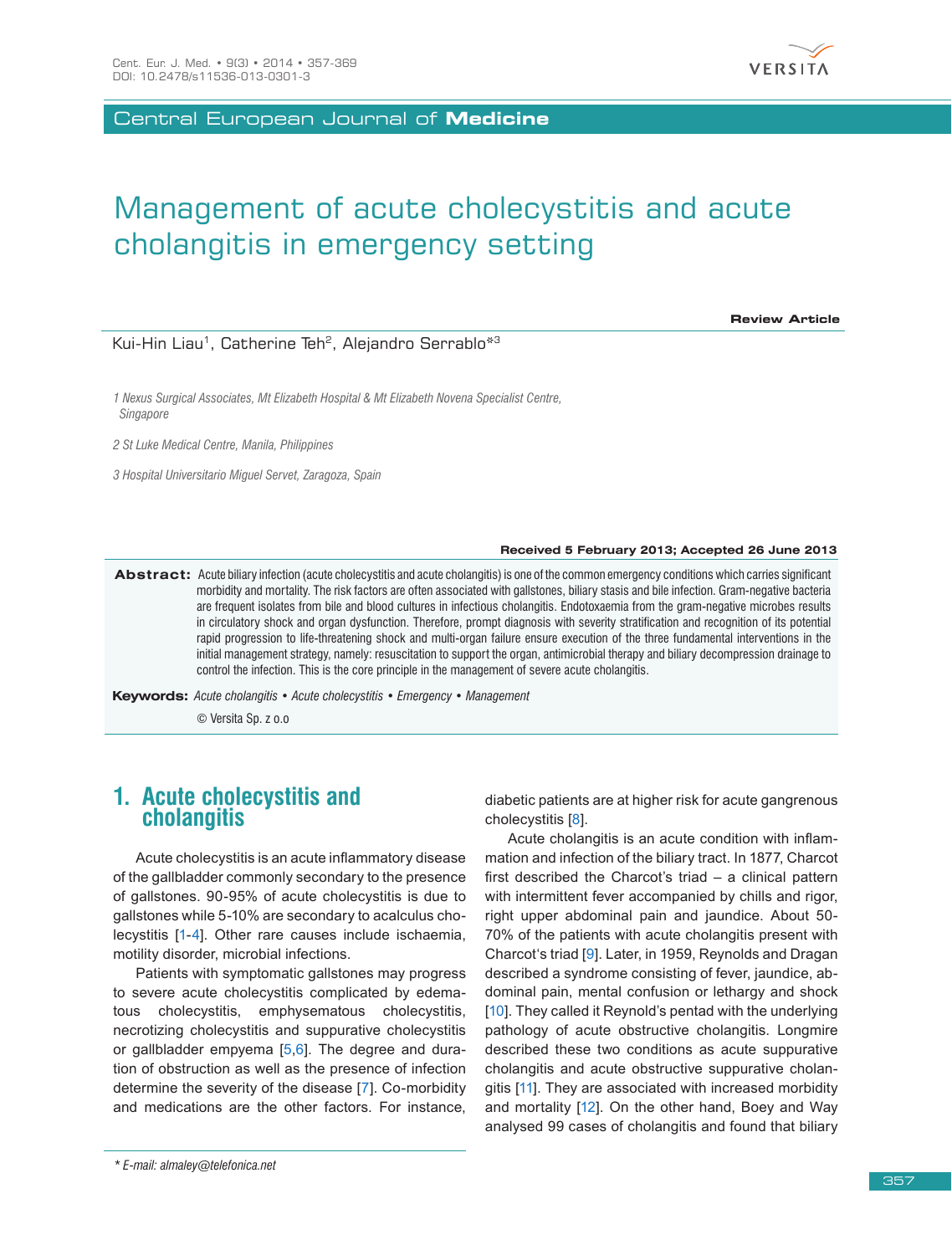suppuration did not correlate well with the clinical manifestation of severe cholangitis [[13](#page--1-10)]. Moreover, acute cholangitis or infectious cholangitis can occur in the absence of biliary obstruction.

The common etiology for acute cholangitis includes choledocholithiasis, biliary strictures, hepatolithiasis (in East Asia), cholangiocarcinoma or pancreatic carcinoma, occluded endobiliary stent or biliary parasitic infestation [\[14](#page--1-11),[15](#page--1-12)]. Others include iatrogenic causes (Endoscopic Retrograde Cholangio- pancreatography [ERCP] or percutaneous transhepatic cholangiography) and primary sclerosing cholangitis.

The presentation of these two acute conditions varies from mild biliary colic to critically ill patients with septicaemic shock. This review will emphasize on the management of moderate and severe acute cholecystitis and severe acute cholangitis in an emergency setting, i.e. during the first 72 to 96 hours following admission to the hospital. Definitive management of the underlying pathology and surgical techniques are not within the scope of this review.

## **2. Clinical approach in emergency setting**

The approach to acute cholecystitis and cholangitis follows the principles of first haemodynamics stabilization of patients, then establish the diagnosis and assess the severity of the condition prior to treatment planning. The algorithm consists of parallel tracks of both antimicrobial treatment arm and interventional arm for source control. The mainstay in the control of biliary infection centers on effective systemic antibiotics with biliary decompression and drainage. Sound clinical judgment in sequencing and timing of these therapeutic activities has significant impact on the clinical outcome.

## **3. Diagnosis of acute cholecystitis**

#### **3.1. Acute cholecystitis**

Acute cholecystitis is diagnosed clinically in patients with acute onset of right upper abdominal pain associated with fever and nausea. Localized abdominal tenderness and rebound with positive Murphy's sign may be presence. Occasionally, the distended gallbladder is palpated. Patient with perforated gallbladder and bile peritonitis may have signs of peritonism.

In the process of diagnosing acute cholecystitis, the differential diagnoses to consider are perforated duodenal ulcer, acute pancreatitis, right pyelonephritis, liver abscess and hepatitis. It must be emphasized that elderly patients, patients with long-standing history of diabetes mellitus, steroid medication and immunecompromised patients may not have the full display of clinical symptoms and signs. In this group of patients, high index of clinical suspicion for acute cholecystitis is crucial.

When acute cholecystitis is complicated by empyema gallbladder, the clinical presentation may mimic acute cholangitis. Patient may appear toxic with clinical jaundice. White blood cells count and liver enzymes are elevated. Conversely, in a healthy and stoic individual with empyema gallbladder completely localized by omentum, the clinical signs may not be informative. The detection of gram-negative bacteria in blood culture should alert the clinician of the possibility of empyema gallbladder even when there are paucity of symptoms and signs for acute cholecystitis.

#### **3.2. Acute cholangitis**

A patient with acute cholangitis may deteriorate rapidly and progress to life- threatening critical condition [[16](#page--1-13)]. This underscore the importance of early diagnosis based on initial clinical and laboratory assessment. The diagnosis is clear-cut when patients presents with Charot's triad and Reynold's pentad, however some patients may not manifest all the symptoms and signs [\[17](#page--1-14)]. Clinical acuity with high index of suspicion should be exercised for high risk patients.

The clinical strategy should be disease's severity based. It is also important to distinguish between acute cholangitis and acute cholecystitis. Occasionally, both conditions can co-exist in acute biliary infection. Acute pancreatitis may occur in the presence of acute cholangitis.

Clinicians must be aware of other conditions such as acute coronary syndrome and perforated duodenal ulcer which can mimic an acute biliary emergency.

# **4. Severity assessment and risk stratification**

Severity assessment and grading not only guide the clinicians in the management of the patients, it also helps to allocate and prioritize scarce hospital resources. The risk assessment and stratification of acute biliary infection is based on Tokyo Guidelines 2013 (TG13) severity assessment criteria for acute cholangitis following the recent revision to the 2007 Tokyo Guidelines for the Management of Acute Cholangitis and Cholecystitis [\[18](#page--1-15)[-20](#page--1-16)].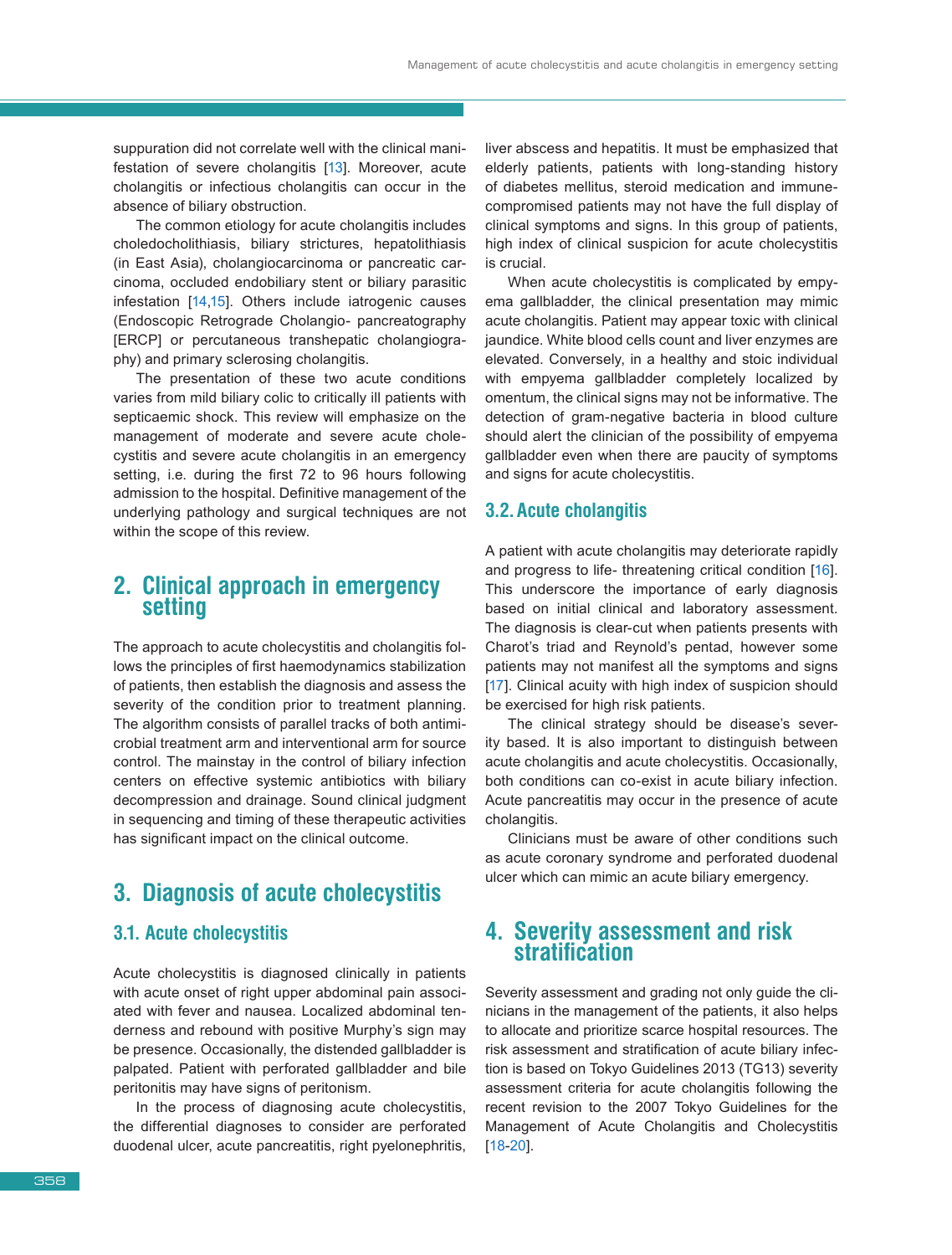#### **4.1. Acute cholecystitis**

The acute management of acute cholecystitis is guided by the severity of the condition as the spectrum of clinical presentation may vary from a self-limiting infection to a potentially life-threatening fulminant disease. The concept of severity assessment in acute cholecystitis is based on the degree of inflammation and/or infection which may impact on organ dysfunction. The stratification guides the clinician in decision making.

The revised Tokyo Guidelines TG13, proposed three grades of severity in acute cholecystitis. In severe (Grade III) acute cholecystitis, one or more of the following features are detected indicating the presence of organ dysfunction

1. Cardiovascular system – hypotension requiring dopamine ≥5µg/kg per min or any dose of norepinephrine 2. Central nervous system – change in mental status

or consciousness

- 3. Respiratory system PaO $_2$ /FiO $_2$  ratio <300 4. Renal system – oliguria, serum creatinine > 2 mg/dl
- 5. Liver PT-INR > 1.5
- 6. Haematological system platelets < 100,000/mm<sup>3</sup> In moderate (Grade II) patient, the acute cholecysti-
- tis is accompanied by any one of the following
- 1. Raised white blood cell count (>18,000/mm<sup>3</sup> )

2. Palpable tender mass in the right upper abdominal quadrant

3. More than 72 hours from the onset

4. Marked local inflammation such as biliary peritonitis, pericholecystitic abscess, hepatic abscess, gangrenous cholecystitis, emphysematous cholecystitis

Mild (Grade I) acute cholecystitis is a category by exclusion when patient's condition does not satisfy Grade II and Grade III acute cholecystitis criteria. Those patients with no organ dysfunction have mild inflammation of the gallbladder and suitable for cholecystectomy because it will be safe and low risks fall under this category of Grade I acute cholecystitis.

Progression of severity may not be step-wise. When patient develops any organ or system dysfunction, the severity is upgraded from Grade I to Grade III.

#### **4.2. Acute cholangitis**

Severity of acute cholangitis is classified into mild, moderate and severe or Grade I, II and III respectively. The main criteria in the assessment of severity are the onset of organ dysfunction and the predicted risk of severity progression without prompt biliary intervention.

Organ dysfunction is a reliable predictor of poor outcome. Severe (Grade III) acute cholangitis is defined as acute cholangitis for the group of patients who is associated with the onset of organ and system dysfunction in at least one of the following

1. Cardiovascular system – hypotension requiring dopamine ≥5µg/kg per min or any dose of norepinephrine 2. Central nervous system – change in mental status or consciousness

- 3. Respiratory system PaO $_2$ /FiO $_2$  ratio <300
- 4. Renal system serum creatinine > 2 mg/dl
- 5. Liver PT-INR > 1.5
- 6. Haematological system platelets < 100,000/mm<sup>3</sup> Moderate (Grade II) acute cholangitis is associated with any two of the following

1. Abnormal white blood cell count (>12,000/mm<sup>3</sup> or  $<$ 4,000/mm $^3$ )

- 2. High fever (≥39 degree Celsius)
- 3. Age (≥75 years old)
- 4. Hyperbilirubinaemia (total bilirubin ≥5 mg /dL)
- 5. Hypoalbuminaemia (STD x 0.7)

When a patient with acute cholangitis, in the absence of organ dysfunction, does not meet the Grade III and Grade II acute cholangitis criteria at the initial diagnosis, it is classified as mild Grade I acute cholangitis.

It is important to be aware that patient initially assessed as mild cholangitis may deteriorate to moderate and severe. The clinical condition can be very fluid and dynamic especially for elderly patients and immunesuppressed patients.

#### **4.3. Special high risk groups**

High index of suspicion is needed in the elderly, geriatrics and immune- compromised patients. Often these patients do not display clear and defined clinical symptoms and signs to guide the diagnosis. They are also more likely to deteriorate rapidly because of their limited physiological reserve [[21](#page--1-17)].

# **5. Investigations**

#### **5.1. Laboratory tests**

Full blood counts, procalcitonin and C-reactive protein (CRP) are useful index for inflammation and infection. Liver function tests helps to assess biliary stasis and obstruction. Elevated AST and ALT may suggest liver dysfunction and sepsis. Renal panel and coagulation profile assess the extent of organ dysfunction. When acute pancreatitis is suspected, serum amylase and lipase assay are relevant. Serum CA19-9 is less relevant at this juncture for the reason that the result can be spurious in the presence of hyperbilirubinaemia.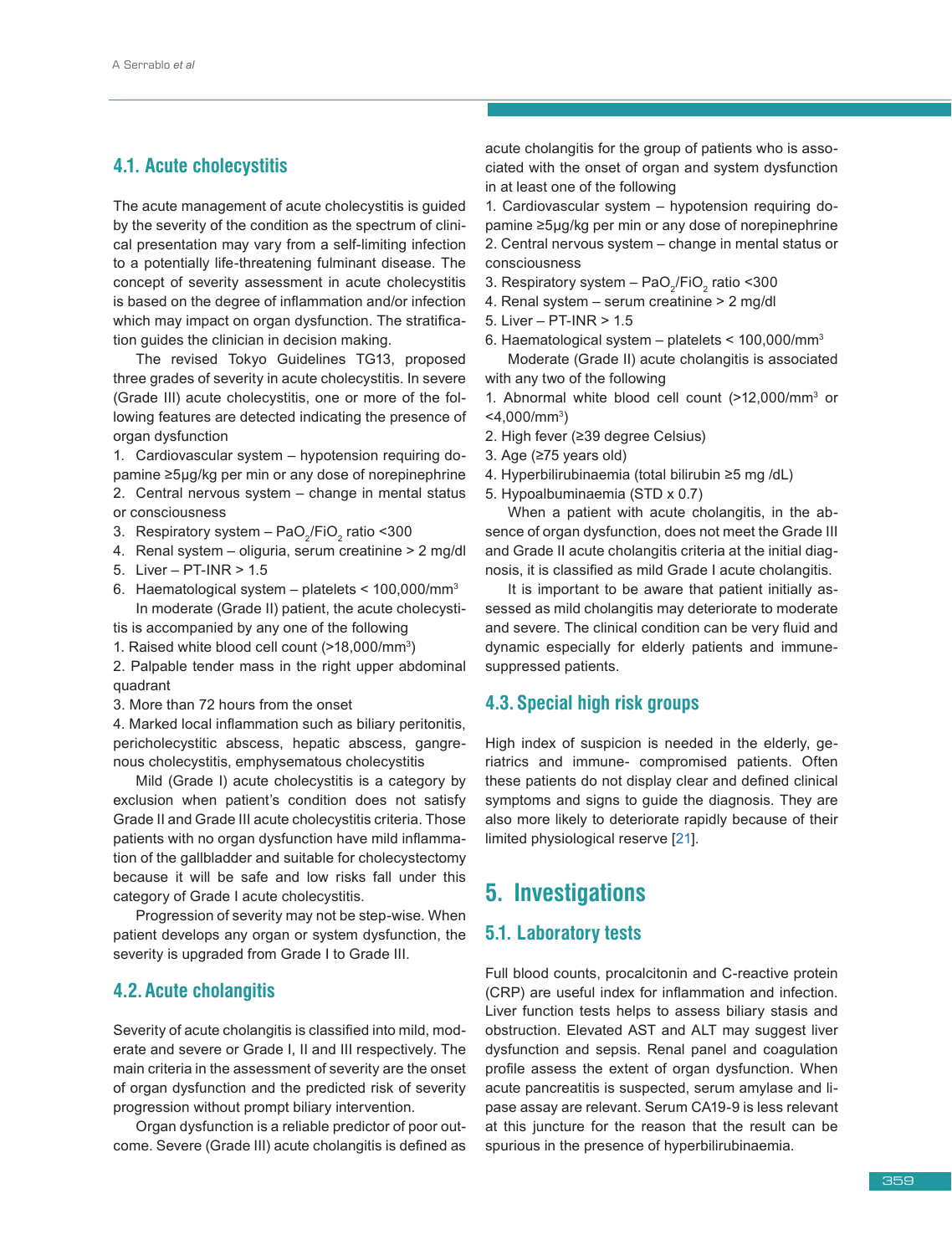Although there is no Level 1 evidence to support blood and bile culture in patients with acute cholangitis, it is generally a good practice to obtain the culture prior to antimicrobial therapy.

#### **5.2. Diagnostic imaging**

Imaging is necessary to confirm the diagnosis and to exclude the differential diagnoses. In addition, imaging provides quantitative assessment of the bile duct, clarify the specific etiology for the biliary obstruction (calculus or tumour or stricture) and guide subsequent therapeutic interventions.

Erect abdominal roentgenography can be informative in patients with calcified gallstones and aerobilia. Occasionally, pneumoperitoneum suggesting a perforated viscus may be detected. In both, acute cholecystitis and acute cholangitis, the initial diagnostic imaging of choice is hepatobilairy ultrasonography, because it is non-invasive and cost-effective. The sonography findings supporting the diagnosis of acute cholecystitis are peri- cholecystic fluid with thickened gallbladder wall or enlarged gallbladder (long axis >8cm and short axis >4 cm), sonography Murphy's sign and striated lucent gallbladder wall [[22\]](#page--1-18).

Ultrasound has high sensitivity in detecting dilated bile duct but its sensitivity for diagnosing choledocholithisis is low. It is important to note that a normal size bile duct on ultrasonography does not rule out acute cholangitis because it takes time for the bile duct to dilate following migration of obstructing gallstones in the bile duct. In most tertiary institutions, magnetic resonance cholangiopancreatography (MRCP), endoscopic ultrasound (EUS), and ERCP are available to diagnose choledocholithiasis. All of them have comparable sensitivity and specificity [[23](#page--1-19)]. MRCP is indicated when biliary calculus migration to common bile duct is suspected. MRCP imaging is not only radiation-free, it is also non-invasive. Therefore, it is preferred to ERCP when the probability of choledocholithiasis is assessed to be low [\[24](#page--1-20)]. With the advent of MRCP, the role of diagnostic ERCP for bile duct stone is fast disappearing. However, it still plays a crucial role in the diagnosis of ampullary pathology. ERCP is best utilized when the likelihood of common bile duct stone or the need for intervention is high, or when less risker alternatives are not available [[25\]](#page--1-3).

EUS also offers high sensitivity in the diagnosis of choledocholithiasis. As EUS requires a skilled endoscopist, this imaging service may not be available in some centers. CT scan is indicated in acute abdomen where abdominal ultrasonography may be technically difficult due to the pain. CT scan helps to exclude the

differential diagnoses of acute pancreatitis, Mirizzi's syndrome, perforated viscus and acute pyelonephritis. Tc-HIDA scan is rarely used in emergency setting.

### **6. Management in emergency setting**

#### **6.1. General**

The acute management requires hospital admission to co-ordinate haemodynamic monitoring, intravenous fluid hydration, antibiotics administration, pain relief, resting of digestive system.

Bowel rest and intravenous fluids resuscitation and hydration should be instructed upon admission. Intramuscular or intravenous analgesia as indicated. Central venous line and per-urethral bladder catherterization are indicated for grade III cholangitis to guide resuscitation and monitor the progress of the patient. Patients with grade II cholangitis with high risk of deterioration should be monitor closely in high dependency ward. Low fat diet is recommended when oral feeding commences.

#### **6.2. Antimicrobials therapy**

The principles and concepts in the choice of antimicrobial is based on the knowledge of the most likely offending micro-organism, the pharmacokinetics and pharmacodynamics, adverse effects of the drugs, local antimicrobial susceptibility data, the severity of the infection, history of antimicrobial medication and the host physiology. The availability and cost of the drugs may be factors for consideration in some institutions. Initial broad spectrum antimicrobial therapy is revised to a more targeted narrow spectrum therapy once the micro-organism culture and sensitivity testing results are available.

If clinical response to the first line initial broad spectrum antimicrobial therapy within the first 48 hours is poor, prompt revision to second line antimicrobial therapy is crucial. At this juncture, it is important to remember that patients who are unresponsive to antibiotics therapy may require urgent or early drainage (cholecystostomy) or cholecystectomy (gallstones).

It must be recognised that the recommended antimicrobial therapy protocol differs from institution to institution due to the differences in the local susceptibility of the micro-organisms and availability of the drugs. Institutions with antibiotics stewardship programme will provide a relevant guide to the choice of antimicrobial therapy.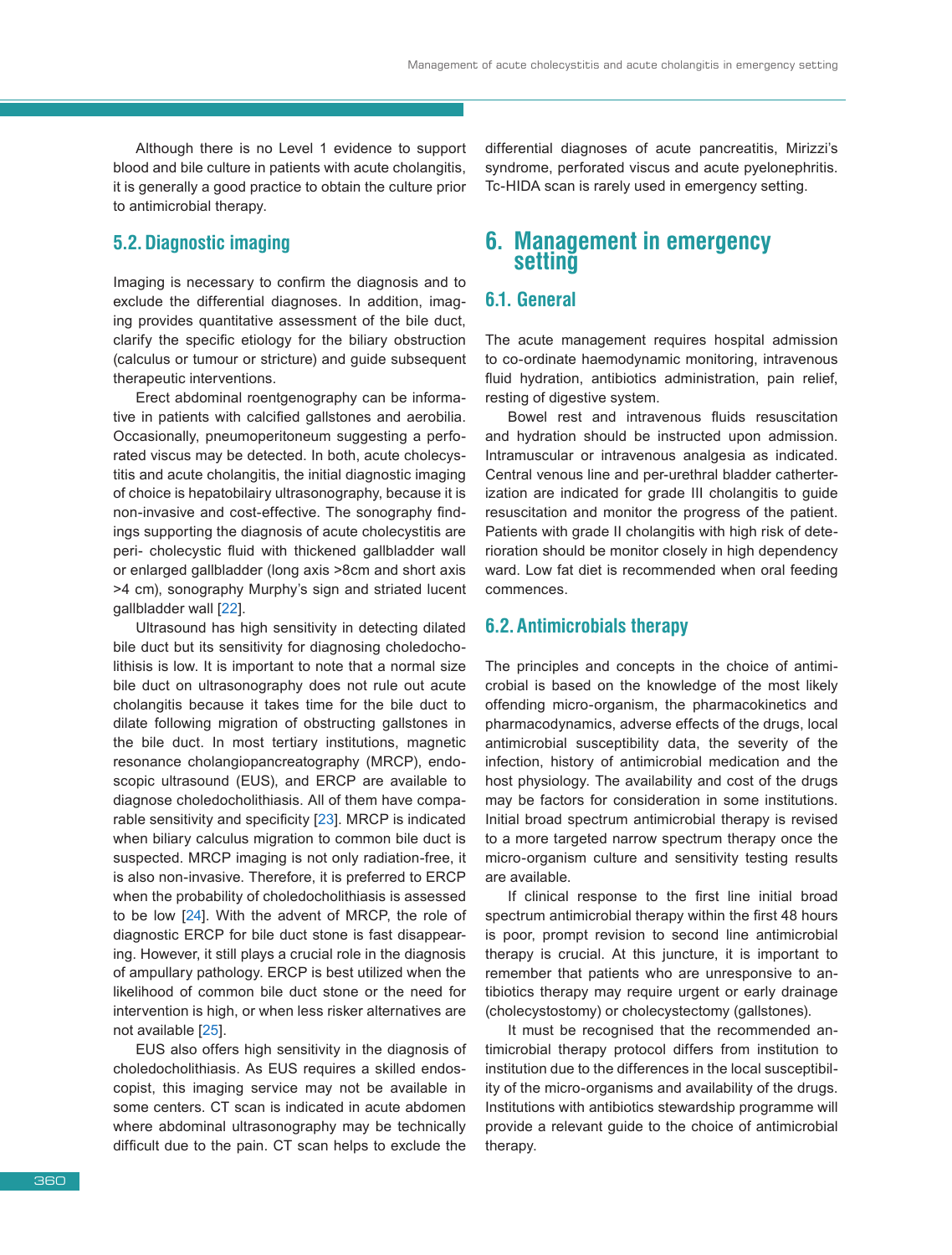#### *6.2.1. Acute choelcystitis*

In mild acute cholecystitis, mono-microbial gramnegative organism such as Escherichia coli is often the pathogen while in severe acute cholecystitis, polymicrobial gram-negative and anaerobes or multi-drugs resistant microganisms are present [[26](#page--1-21),[27\]](#page--1-22).

For mild (Grade I) acute cholecystitis, oral cephalosporins (Cefotiam), wide- spectrum penicillin/ β-lactamase inhibitor (ampicillin/sulbactam) or oral fluoroquinolones (Levofloxacin or ciprofloxacin or Moxifloxacin) are recommended if indicated (Table [1](#page--1-23)). Cefazolin, Ceftriaxone, Cefoperazone and Ertapenem are the alternatives. The Tokyo Guidelines 2007 recommended wide-spectrum penicillin/β-lactamase inhibitor (piperacillin/tazobactam or ampicillin/sulbactam) or second generation cephalosporin (cefmetazole) as the first line antimicrobial therapy for moderate acute cholecystitis [\[28](#page--1-24)]. In the revised TG13 guidelines Ampicillin/sulbactam monotherapy is not recommended for Grade I acute cholecystitis because of its limited activity against *Escherichia coli* in the North America [[29\]](#page--1-25). TG 13 guidelines recommeded Piperacillin/tazobactam for both hospital associated acute cholecystitis and community acquired Grade II acute cholecystitis [[30\]](#page--1-26).

The antimicrobials recommended for severe (Grade III) acute cholecystitis in TG13 guidelines are ceftazidime or cefepime or cefozopran with addition of or without metronidazole. The concern of ceftriaxone in association with biliary sludge is unproven scientifically and its clinical relevance remains unclear. The alternative antimicrobials are Piperacillin/tazobactam or carbapanem based therapy (Imipenem/cilastin, meropenam, doripenem or ertapenam) or Aztreonam with or without metronidazole. The antimicrobials for healthcare-associated acute biliary infections are the same as for Grade III disease.

The duration of antimicrobial therapy for grade II and III acute cholecytitis, 4-7 days are recommended unless there is Gram–positive bacteremia (e.g. *Enterococcus spp* and *Streptoccoccus spp*), two weeks antimicrobial therapy is advised to reduce the risk of infective endocarditis [[29](#page--1-25),[30](#page--1-26)]. For grade I acute cholecytitis, antimicrobial therapy can be discontinued 24 hours following cholecystectomy. However, if there is evidence of perforation or emphysematous changes or necrosis of the gallbladder during cholecystectomy, 4-7 days of antimicrobials therapy is advocated.

|  |  | Table 1. TG13 Antimicrobial Recommendation for Acute Cholecystitis [30] |  |  |  |
|--|--|-------------------------------------------------------------------------|--|--|--|
|--|--|-------------------------------------------------------------------------|--|--|--|

|                                       | Community-acquired acute cholecystitis                                                                                                                                                                                                                          |                                                                                                                                            |                                                                                | Healthcare-associated <sup>e</sup> acute<br>cholangitis                        |  |
|---------------------------------------|-----------------------------------------------------------------------------------------------------------------------------------------------------------------------------------------------------------------------------------------------------------------|--------------------------------------------------------------------------------------------------------------------------------------------|--------------------------------------------------------------------------------|--------------------------------------------------------------------------------|--|
| Severity                              | Grade I                                                                                                                                                                                                                                                         | Grade II                                                                                                                                   | Grade III <sup>e</sup>                                                         | All severities                                                                 |  |
| Antimicrobial agents                  |                                                                                                                                                                                                                                                                 |                                                                                                                                            |                                                                                |                                                                                |  |
| Penicillin<br>-based                  | Ampicillin/sulbacta m <sup>b</sup><br>not recommended                                                                                                                                                                                                           | Piperacillin/tazobactam                                                                                                                    | Piperacillin/tazobactam                                                        | Piperacillin/tazobactam                                                        |  |
| Cephalosporin<br>-based               | Cefazolin, <sup>a</sup> or cefotiam, <sup>a</sup><br>or cefuroxime, <sup>a</sup> or<br>ceftriaxone, or<br>cefotaxime $\pm$ metronidazole <sup>d</sup><br>Cefmetazole, <sup>a</sup><br>cefoxitin, <sup>a</sup> flomoxef, <sup>a</sup><br>cefoperazone/ sulbactam | Ceftriaxone, or cefotaxime,<br>or cefepime, or cefozopran,<br>or ceftazidime $\pm$<br>metronidazole <sup>d</sup><br>Cefoperazone/sulbactam | Cefepime, or ceftazidime,<br>or cefozopran $\pm$<br>metronidazole <sup>d</sup> | Cefepime, or ceftazidime,<br>or cefozopran $\pm$<br>metronidazole <sup>d</sup> |  |
| Carbapenem-based                      | Ertapenem                                                                                                                                                                                                                                                       | Ertapenem                                                                                                                                  | Imipenem/cilastatin,<br>meropenem, doripenem,<br>ertapenem                     | Imipenem/cilastatin,<br>meropenem, doripenem,<br>ertapenem                     |  |
| Monobactam-<br>based                  |                                                                                                                                                                                                                                                                 |                                                                                                                                            | Aztreonam $\pm$ metronidazole                                                  | Aztreonam $\pm$ metronidazole                                                  |  |
| Fluorquinolon<br>e-based <sup>®</sup> | Ciprofloxacin, or levofloxacin,<br>or pazufloxacin $\pm$<br>metronidazoled<br>Moxifloxacin                                                                                                                                                                      | Ciprofloxacin, or<br>levofloxacin, or pazufloxacin<br>$\pm$ metronidazolec<br>Moxifloxacin                                                 |                                                                                |                                                                                |  |

*a Local antimicrobial susceptibility patterns (antibiogram) should be considered for use.*

*b Ampicillin/sulbactam has little activity left against E. coli.*

*c Fluoroquinolone use is recommended if the susceptibility of cultured isolates is known or for patients with* 

*b-lactam allergies. Many ESBL-producing Gram-negative isolates are fluoroquinolone-resistant.*

*d Anti-anaerobic therapy, including use of metronidazole, tinidazole, or clindamycin, is warranted if a biliary-enteric* 

*anastomosis is present. The carbapenems, piperacillin/tazobactam, ampicillin/sulbactam, cefmetazole, cefoxitin,* 

*flomoxef, and cefoperazone/sulbactam have sufficient anti-anerobic activity for this situation.*

*e Vancomycin is recommended to cover Enterococcus spp. for grade III community-acquired acute cholangitis and cholecystitis, and* 

*healthcare-associated acute biliary infections. Linezolid or daptomycin is recommended if vancomycin-resistant Enterococcus (VRE) is* 

*known to be colonizing the patient, if previous treatment included vancomycin, and/or if the organism is common in the community.*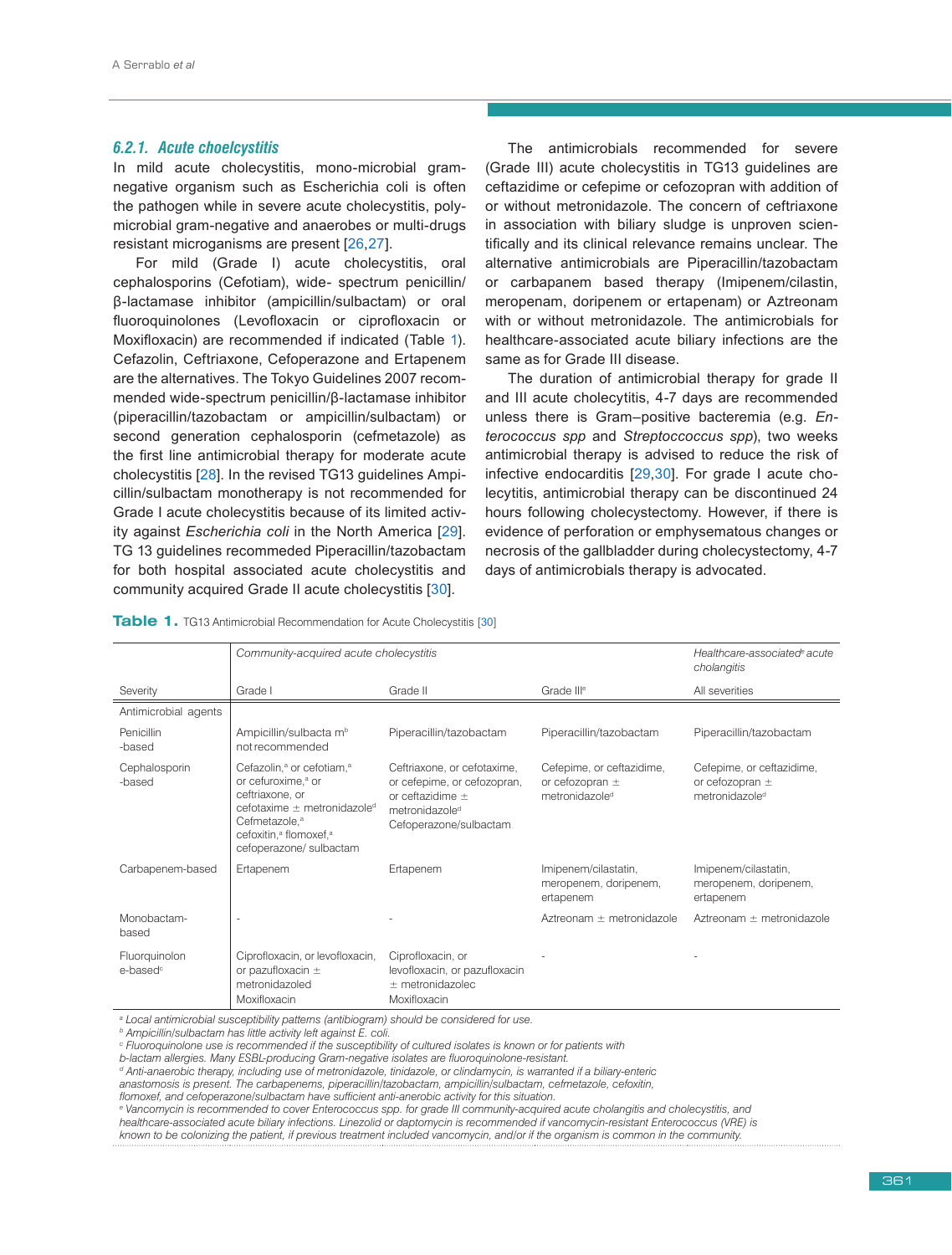#### *6.2.2. Acute cholangitis*

The most frequent pathogens are gastrointestinal flora. There are *Escherichia coli*, *Klebsiella species, Enterobacter species* and *Enterococcus species* [[31-](#page--1-27) [33](#page--1-28)]. Streptocococcus and Proteus are less frequent pathogen [[34](#page--1-29)]. Polymicrobial with anaerobes such as Clostridium and Bacteriodes often occur in diabetes and immunocompromised patients. Empirical coverage for these organisms is advised. Resistant pathogens may be encountered in patients with health care-associated infections and empirical coverage should be adjusted accordingly. Once the bacteriology and sensitivity data are available, the most appropriate antibiotics must be selected.

The choice of antimicrobial agents is guided by severity of the infection. This practice is consistent with the Infectious Diseases Society of America (IDSA) guidelines for intra-abdominal infection [[35](#page--1-30)] and Tokyo Guidelines 2013 (TG13). The antimicrobials recommendation by TG13 Tokyo Guidelines for acute biliary infection for acute cholangitis parellel that of antimicrobials for acute cholecystits (Table [2](#page--1-31)). For grade I acute cholangitis, the antimicrobials options are cephalosporin-based therapy, carbapenem-based

therapy and fluoroquinolone-based therapy (Table [2\)](#page--1-31). Likewise, Ampicillin/sulbactam monotherapy is not recommended for the same reason as acute cholecystitis as mentioned earlier. Coverage of anaerobic bacteria is generally not indicated in mild (Grade I) acute cholangitis unless an endobiliary stent or a biliary-enteric anastomosis is present.

For Grade II acute cholangitis, Piperacillin/tazobactam and third and fourth generations cephlosporin are recommended. The other choices include either fluroquinolone-based therapy (Ciprofloxacin, or levofloxacin, or pazufloxacin plus metronidazole, Moxifloxacin) or carbapenem based therapy (ertapenem). Comparing with Tokyo Guidelines 2007, monobactam-based is reserved for grade III acute cholangitis or healthcare assciated acute cholangitis in the new guideline [[36](#page--1-32)]. Additional coverage for anaerobes with metronidazole is justified in moderate (grade II) acute cholangitis as majority of moderate acute cholangitis is pyogenic infection and polymicrobial cholangitis may be present [\[37](#page--1-33)]. Patients from institution suspected with hospitalacquired multi-drug resistant organisms, especially those with indwelling stents, bilio-enteric anastomosis

|  |  |  |  |  | Table 2. Antimicrobial Recommendation for Acute Cholangitis from the TG13 [30] |  |  |  |  |  |
|--|--|--|--|--|--------------------------------------------------------------------------------|--|--|--|--|--|
|--|--|--|--|--|--------------------------------------------------------------------------------|--|--|--|--|--|

|                                       | Community-acquired acute cholangitis                                                                                                                                                                                                                            |                                                                                                                                            |                                                                                | Healthcaressociated®<br>acute cholangitis                                      |  |
|---------------------------------------|-----------------------------------------------------------------------------------------------------------------------------------------------------------------------------------------------------------------------------------------------------------------|--------------------------------------------------------------------------------------------------------------------------------------------|--------------------------------------------------------------------------------|--------------------------------------------------------------------------------|--|
| Severity                              | Grade I                                                                                                                                                                                                                                                         | Grade II                                                                                                                                   | Grade III <sup>e</sup>                                                         | All severities                                                                 |  |
| Antimicrobial agents                  |                                                                                                                                                                                                                                                                 |                                                                                                                                            |                                                                                |                                                                                |  |
| Penicillin-<br>based                  | Ampicillin/sulbactam <sup>b</sup><br>not recommended                                                                                                                                                                                                            | Piperacillin/tazobacta m                                                                                                                   | Piperacillin/tazobactam                                                        | Piperacillin/tazobactam                                                        |  |
| Cephalosporin-based                   | Cefazolin, <sup>a</sup> or cefotiam, <sup>a</sup><br>or cefuroxime, <sup>a</sup> or<br>ceftriaxone, or cefotaxime<br>$\pm$ metronidazole <sup>d</sup><br>Cefmetazole, <sup>a</sup> cefoxitin, <sup>a</sup><br>flomoxef, <sup>a</sup> cefoperazone/<br>sulbactam | Ceftriaxone, or cefotaxime,<br>or cefepime, or<br>cefozopran, or ceftazidime<br>$\pm$ metronidazole <sup>d</sup><br>Cefoperazone/sulbactam | Cefepime, or ceftazidime,<br>or cefozopran $\pm$<br>metronidazole <sup>d</sup> | Cefepime, or ceftazidime,<br>or cefozopran $\pm$<br>metronidazole <sup>d</sup> |  |
| Carbapenem-based                      | Ertapenem                                                                                                                                                                                                                                                       | Ertapenem                                                                                                                                  | Imipenem/cilastatin,<br>meropenem, doripenem,<br>ertapenem                     | Imipenem/cilastatin,<br>meropenem, doripenem,<br>ertapenem                     |  |
| Monobactam-based                      |                                                                                                                                                                                                                                                                 |                                                                                                                                            | Aztreonam $\pm$ metronidazole                                                  | Aztreonam $\pm$ metronidazole                                                  |  |
| Fluorquinolon<br>e-based <sup>c</sup> | Ciprofloxacin, or<br>levofloxacin, or pazufloxacin<br>$\pm$ metronidazole <sup>d</sup><br>Moxifloxacin                                                                                                                                                          | Ciprofloxacin, or<br>levofloxacin, or pazufloxacin<br>$\pm$ metronidazole <sup>c</sup><br>Moxifloxacin                                     |                                                                                |                                                                                |  |

*a Local antimicrobial susceptibility patterns (antibiogram) should be considered for use.*

*b Ampicillin/sulbactam has little activity left against E. coli.*

*c Fluoroquinolone use is recommended if the susceptibility of cultured isolates is known or for patients with* 

*b-lactam allergies. Many ESBL-producing Gram-negative isolates are fluoroquinolone-resistant.*

*d Anti-anaerobic therapy, including use of metronidazole, tinidazole, or clindamycin, is warranted if a biliary-enteric anastomosis*

*is present. The carbapenems, piperacillin/tazobactam, ampicillin/sulbactam, cefmetazole, cefoxitin, flomoxef,* 

*and cefoperazone/sulbactam have sufficient anti-anerobic activity for this situation.*

*e Vancomycin is recommended to cover Enterococcus spp. for grade III community-acquired acute cholangitis and cholecystitis,*

*and healthcare-associated acute biliary infections. Linezolid or daptomycin is recommended if vancomycin-resistant Enterococcus (VRE)* 

*is known to be colonizing the patient, if previous treatment included vancomycin, and/or if the organism is common in the community.*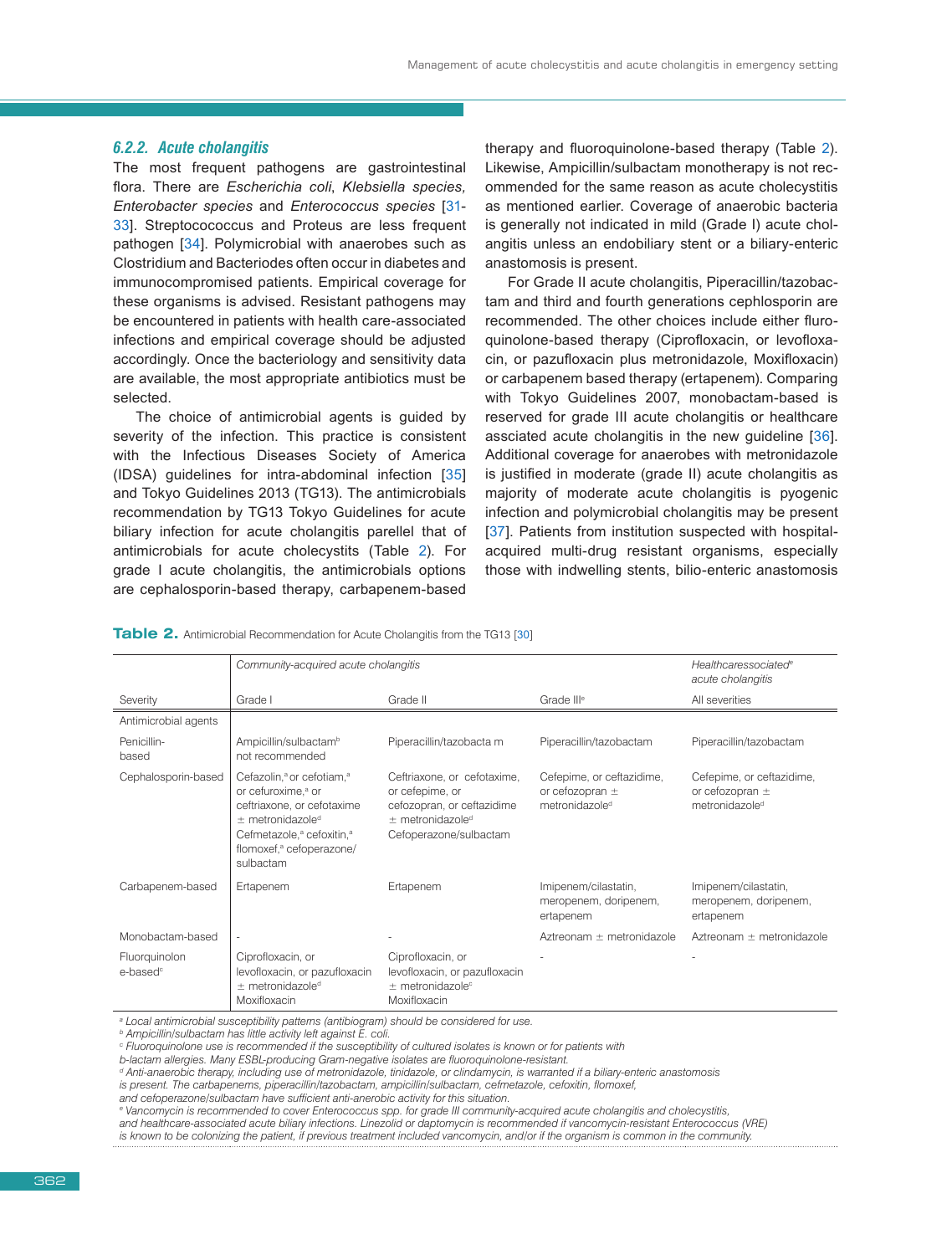and malignancies, antibiotics should be selected accordingly.

For severe (Grade III) acute cholangitis, the antimicrobials options are Piperacillin/tazobactam or carbapanem based therapy (Imipenem/cilastin, meropenam, doripenem or ertapenam) or cepalosporin based therapy (ceftazidime or cefepime or cefozopran with or without metronidazole) or Monobactam based therapy (Aztreonam with or without metronidazole). Vancomycin may be added for hospital-associated MRSA biliary infections of any severity.

Infectious disease physician's input and the availability of institution antibiotic stewardship programme with local susceptibility pattern data will be invaluable in the decision making for antimicrobial agents against multi-drug resistant micro-organisms [[38](#page--1-9),[39\]](#page--1-34).

To achieve the best clinical outcome, the drug dosage must be titrated according to the renal and hepatic functions, particularly for patients with septicaemic shock. For instance, patient with liver impairment or failure, ceftriaxone must be titrated. The recommended duration of antimicrobial treatment is 4-7 days for acute cholangitis, however, if bacteraemia with Gram–positive bacteria e.g. *Enterococcus spp* and *Streptococcus spp*, two weeks antimicrobial therapy is advocated because of the risk of infective endocarditis [[29](#page--1-25),[30](#page--1-26)].

## **7. Early biliary tract decompression and drainage for acute cholangitis**

Older age, history of chronic smoking, prolonged prothrombin time, higher blood glucose level, and dilated common bile duct on ultrasonography are predictors for poor response to conservation management alone. Patients aged older than 75 years had a significantly higher chance of failure of conservative treatment than those aged 75 years or less [[40](#page--1-11)]. This group of patients will benefit from urgent biliary drainage.

In the era of minimally invasive surgery, the indication for emergent open operation for acute cholangitis is rapidly disappearing. Emergency operation for severe cholangitis carries high mortality rate [[41](#page--1-35)]. Retrospective and randomized controlled trial data have convincingly demonstrated the better outcome, in term of morbidity and mortality, of minimally invasive biliary drainage [\[42](#page--1-36),[43](#page--1-37)]. Biliary decompression and drainage is an effective intervention to control endotoxaemia in grade II and III acute cholangitis  $[44]$  $[44]$  $[44]$ . It also helps to improve the active transfer of antimicrobial drugs into the bile [[45](#page--1-39),[46\]](#page--1-40).

There are two minimally invasive options in draining the biliary system without resorting to open operation, that is endoscopically or transhepatic percutaneously [\[47](#page--1-41),[48](#page--1-0)]. The endoscopic route is the preferred choice with proven safety and efficacy record [[49](#page--1-42),[50](#page--1-1)]. In a randomized study, comparing between endoscopic nasobiliary drainage with sphincterotomy to T-tube drainage under laparotomy, the hospital mortality was significantly lower, 10% and 32% respectively [[51](#page--1-43)]. For grade III cholangitis, especially when the patient is critically ill, endoscopic biliary drainage with either nasobiliary stent (external drainage) or endobiliary stent (internal drainage) suffices [[52](#page--1-21),[53](#page--1-22)]. In term of success rate, effectiveness and morbidity, randomised control trials data did not show a significant difference between naso-biliary and endobiliary stents [[54](#page--1-44)]. However, endobiliary stent is more attractive because internal drainage has the advantage in preserving the enterohepatic circulation of the bile and therefore causes less electrolytes imbalance [[55](#page--1-45)]. Furthermore, naso- biliary stent has a higher incidence of dislodge and patient's discomfort. Endoscopic sphincterotomy and one-stage endoscopic choledocholithotomy is not recommended, especially for critically ill patients because of higher risk of haemorrhage [[56](#page--1-46)]. Other complications associated with sphincterotomy are acute pancreatitis and bowel perforation [[57](#page--1-27)].

Recent innovation has added single- or doubleballoon enteroscopy-assisted biliary drainage and endoscopic ultrasonography-guided biliary drainage to the endoscopic biliary drainage armamentarium [\[58](#page--1-47),[59](#page--1-48)]. In patients with altered surgical anatomy such as previous Roux-en-Y anastomosis, enteroscopy as-sisted biliary drainage can be useful [[60](#page--1-4)]. Endoscopic ultrasonography guided biliary drainage provides a salvage therapy when standard endoscopic drainage failed [[61](#page--1-30)]. It must be emphasized that these innovative techniques should be performed by skilled endoscopists in high volume centers. TG13 recommends that endoscopic biliary drainage should be the first choice for biliary decompression in patients with non-surgically altered anatomy and the choice for techniques in cannulation and drainage should be left to endoscopist's preference and comfort [[62](#page--1-6)].

In patients who are not a candidate for endoscopic approach eg previous gastric or intestinal operation (eg Bilroth II subtotal gastrectomy and Roux-en-Y hepaticojejunostomy), or when endoscopic service is not available, percutaneous transhepatic approach is an alternative [[63](#page--1-49),[64](#page--1-9)]. Improvement of clinical condition with fever resolution can be witnessed within 18-24 hours in majority of the patients following percutaneous transhepatic biliary drainage [[44\]](#page--1-38).

Percutaneous drainage of the bile duct is also recommended to bail patients out from sepsis when they are too unwell to tolerate prone position for endoscopic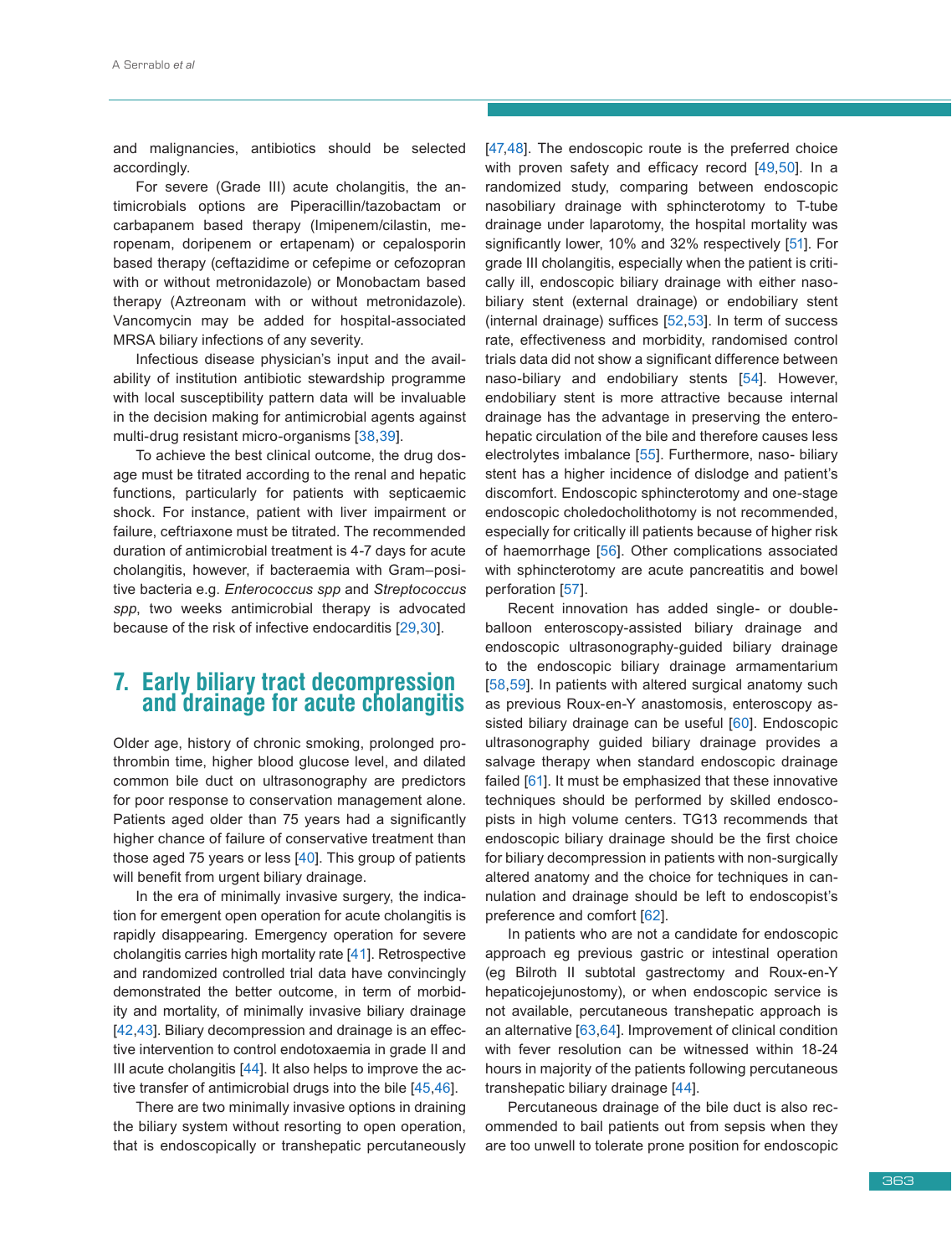biliary drainage. Serious complications associated with percutaneous transhepatic biliary drainage are haemorrhage, sepsis, abscess, peritonitis and pleural effusion [[65](#page--1-50)]. Retrospective data on percutaneous drainage reported a morbidity rate of 7% and mortality rate of 5% in a cohort of 42 patients [[66\]](#page--1-13).

Open drainage under laparotomy is a last resort where minimally invasive procedures are either not available or contraindicated. As emergency open operation carries high risk of morbidity and mortality, the duration of the operation should be kept as brief as possible with the primary objective to decompress the biliary tract with a T-tube placement. Attempt to remove or clear the biliary calculi should be avoided during the operation [[67](#page--1-51)].

The timing of biliary drainage depends on the severity of infection. Biliary drainage for grade III acute cholangitis is best performed as soon as possible when the patient is stabilized. Delay in biliary drainage for more than 72 hours is associated with poor outcome [[68\]](#page--1-15). For grade II acute cholangitis, the procedure should be performed early within 12-24 hours following stabilizing the haemodynamics of the patients [[52](#page--1-21)]. It must be emphasized here that patients with acute cholangitis may deteriorate rapidly and thereby losing the opportunity to intervene early. The patients who have delayed decompression following failed medical therapy are at high mortality risk [[69\]](#page--1-39).

## **8. Gallbladder drainage for acute cholecystitis**

Unlike acute cholangitis, gallbladder drainage is generally not the first consideration and is seldom indicated. The mainstay of treatment for acute cholecystitis is early or emergency laparoscopic cholecystectomy. Unless patients do not respond to initial antibiotics therapy, and at the same time unfit for cholecystectomy, gallbladder drainage is indicated [[70](#page--1-40)[-72\]](#page--1-19). Acalculous cholecystitis in elderly high-risk patients with prohibitive co-morbidities are suitable indications for percutaneous gallbladder drainage [[73](#page--1-1)]. In situation when the diagnosis of acalculous cholecystitis is uncertain, percutaneous cholecystotomy can be diagnostic with majority of the patients improved after the procedure.

The technical options for gallbladder drainage are percutaneous transhepatic gallbladder drainage (PTGBD), percutaneous gallbladder aspiration, endoscopic ultrasonography-guided gallbladder drainage (EUSGD) and endoscopic naso-cholecystic drainage

[\[74](#page--1-52),[75](#page--1-53)]. Percutaneous transhepatic gallbladder drainage is performed under image guidance and this technique is generally less demanding than endoscopic naso-gallbladder drainage. Although EUSGD has been reported to be comparable to PTGBD in term of feasibility and efficacy, it is currently not recommended as a standard method of drainage [[72](#page--1-19),[76](#page--1-22)].

## **9. Emergency cholecystectomy and cholecystostomy**

Laparoscopic cholecystectomy is the operation of choice for mild acute cholecystitis. As to the question of timing of operation, early laparoscopic cholecystectomy is generally well accepted as safe and effective in centres with the expertise in minimally invasive surgery [\[77](#page--1-54),[78](#page--1-45)]. It is important to take note that early operation should be scheduled within 96 hours after the onset [\[79](#page--1-46)]. Early surgery has been shown to be advantages in terms of reduced hospital stays, absence from work, treatment cost, conversion rate and re-operation rate [[80\]](#page--1-55).

In moderate grade II cholecystitis, early cholecystectomy is advocated in experienced centers, however, consideration for subtotal cholecystectomy, cholecystostomy or open gallbladder drainage if severe local inflammation is discovered and cholecystectomy is judged hazardous or technically difficult during the operation. If this is suspected pre-operatively and cholecystectomy is predicted to be technically challenging, percutaneous gallbladder drainage and medical treatment first followed by delayed cholecystectomy is recommended [[81](#page--1-56)].

Urgent laparoscopic cholecystectomy carries a higher risk of conversion. Conversion should not be viewed as failure of the operation but rather as a sound surgical judgment for patient safety reason. The duration of emergency laparoscopic cholecystectomy is an independent predictor for a higher incidence of postoperative complications. Comparing with laparoscopic cholecystectomies performed in less than an hour, the cumulative risk for perioperative complications is four folds higher for operations performed in more than two hours [[82\]](#page--1-57).

Emergency cholecystectomy for Grade III acute cholecystitis is best avoided as it carries significant morbidity and mortality. Delayed cholecystectomy following urgent management of organ dysfunction and possible gallbladder drainage is recommended [[81\]](#page--1-56).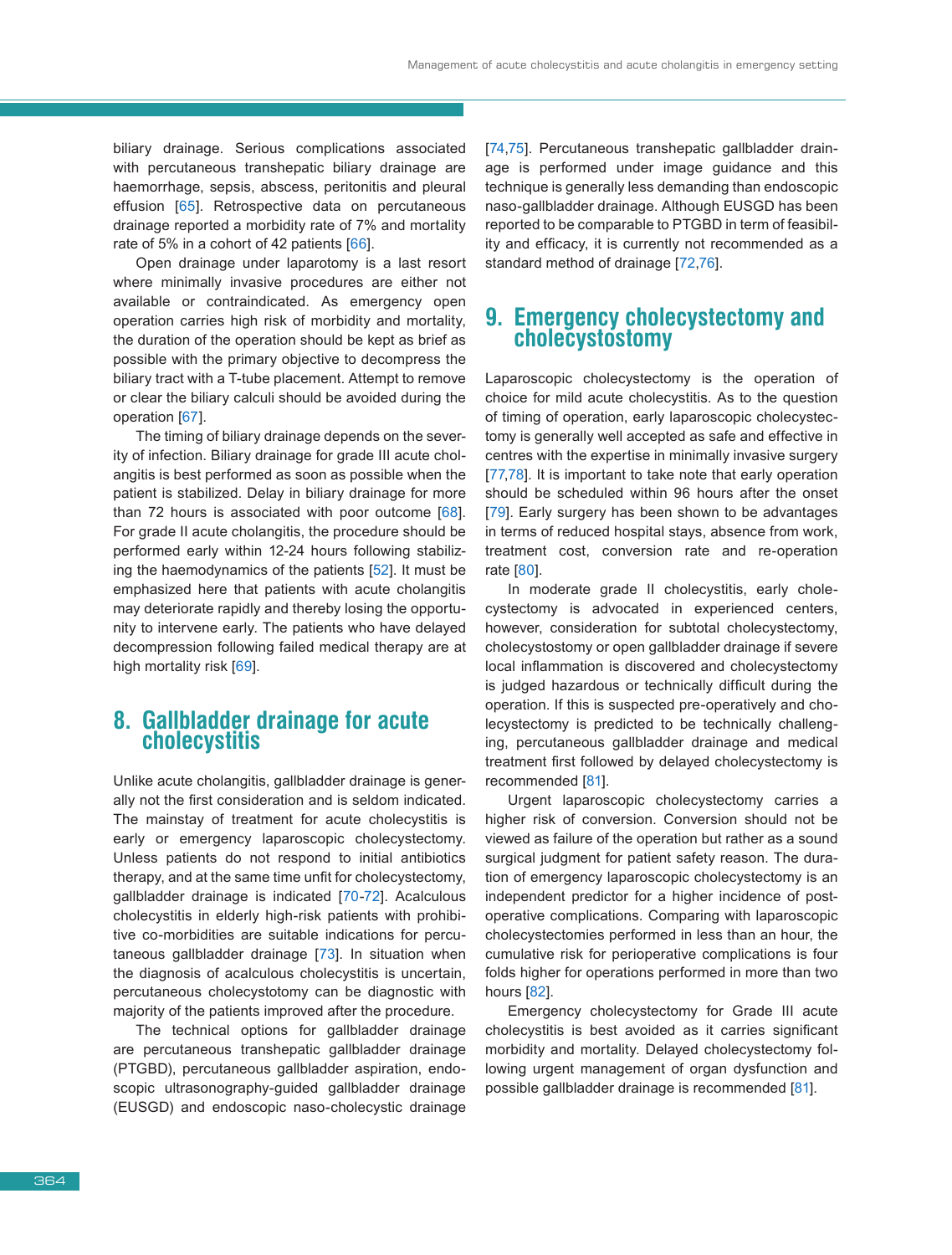## **10.Management of choledocholithiasis**

Definitive management of choledocholithiasis is usually deferred till the resolution of acute cholangitis. The options of one-stage and two-stage laparoscopic choledocholithotomy depend on the availability of expertise in the institution [[83](#page--1-5)]. In experienced hands, one-stage operation (laparoscopic cholecystectomy with either transcystic or transcholedochotomic choledocholithotomy) and two-stage operation (laparoscopic cholecystectomy with either pre- or postoperative ERCP common bile duct exploration) are safe and reliable in clearing common bile duct stones [[84](#page--1-58),[85](#page--1-49)]. Detailed discussion on the definite surgery is not within the scope of this review.

# **11. Predictors of outcome**

The outcome of acute cholecystitis and acute cholangitis correlates with the severity grading. Gigot selected seven predictors of mortality in acute cholangitis – acute renal failure, associated liver abscesses, high malignant biliary stricture, liver cirrhosis, age and female gender–from a statistical analysis of 140 parameters in 449 acute attacks [[86](#page--1-59)]. In a recent study of 108 patients, total bilirubin, partial prothrombin time and associated liver abscess were identified as predictors of mortality for acute cholangitis [[87](#page--1-34)]. Most of these predictors for mortality in acute cholangitis are the criteria for severe

#### **References**

- [1] Gouma DJ, Obertop H. Acute calculous cholecystitis. What is new in diagnosis and therapy? HPB
- [2] Sharp KW. Acute Cholecystitis. Surg Clin North Am. 1988;68:269-279
- [3] Williamson RC. Acalculous disease of the gallbladder. Gut. 1988;29:860-872
- [4] Barie PS, Fischer E. Acute acalculous cholecystitis. J Am Coll Surg 1995;180:232-244
- [5] Merriam LT, Kanaan SA, Dawes LG, Angelos P, Prystowsky JB, Rege RV, et al. Gangrenous cholecystitis: analysis of risk factors and experience with laparoscopic cholecystectomy. Surgery 1999;126:680-685
- [6] Bedirli A, Sakrak O, Sozuer EM, Kerek M, Guler I. Factors effecting the complications in the natural history of acute cholecystitis. Hepatogastroenterology. 2001;48:1275-1278

grade III acute cholangitis. Predictors of post-operative mortality following emergency biliary surgery for severe acute cholangitis are co-morbidity, pH<7.40, platelet count <150x10<sup>9</sup>/mL, serum albumin <30 gm/L and total bilirubin ≥90 µmol/L  $[88]$  $[88]$  $[88]$ . These predictors are the function of surgical fitness and the degree of sepsis. By bailing the patient out of sepsis with medical and minimally invasive procedure in the emergency setting, it saves the patient from a high risk emergency operation and hence, converting it to an elective operation.

# **12. Conclusion**

Acute biliary infection presents with varying severity and has a diverse etiology. As severe acute biliary infection is associated with grave prognosis and high mortality rate, co-ordinated and organized efforts to execute the clinical strategy in resuscitation, organ support, administration of systemic antimicrobials, early scheduling of biliary decompression and subsequent definitive management are key factors in achieving good clinical outcome. Better understanding and innovations in the application of intensive care, the appropriate antimicrobial treatment and prompt biliary decompression has contributed to the improved mortality and morbidity profiles of this disease in the last two decades.

# **Conflict of interest statement**

Authors state no conflict of interest.

- [7] Kimura Y, Takada T, Kawarada Y, Nimura Y, Hirata K, Sekimoto M, et al. Definitions, pathophysiology and epidemiology of acute cholangitis and cholecystitis: Tokyo guidelines. 2007;14:15-26
- [8] Fagan SP, Awad SS, Rahwan K, Hira K, Aoki N, Itani KM, et al. Prognostic factors for the development of gangrenous cholecystitis. Am J Surg. 2003;186(5):481-485
- [9] Charcot M. De la fievre hepatique symptomatique. Comparaison avec la fievre uroseptique. Lecons sur les maladies du foie des voies biliares et des reins. Paris: Bourneville et Sevestre; 1877:176-85
- [10] Reynolds BM, Dargan EL. Acute obstructive cholangitis. A distinct syndrome. Ann Surg 1959;150:299-303
- [11] Longmire WP. Suppurative cholangitis. In: Hardy JD, editor. Critical surgical illness. New York: Saunders;1971;p397-424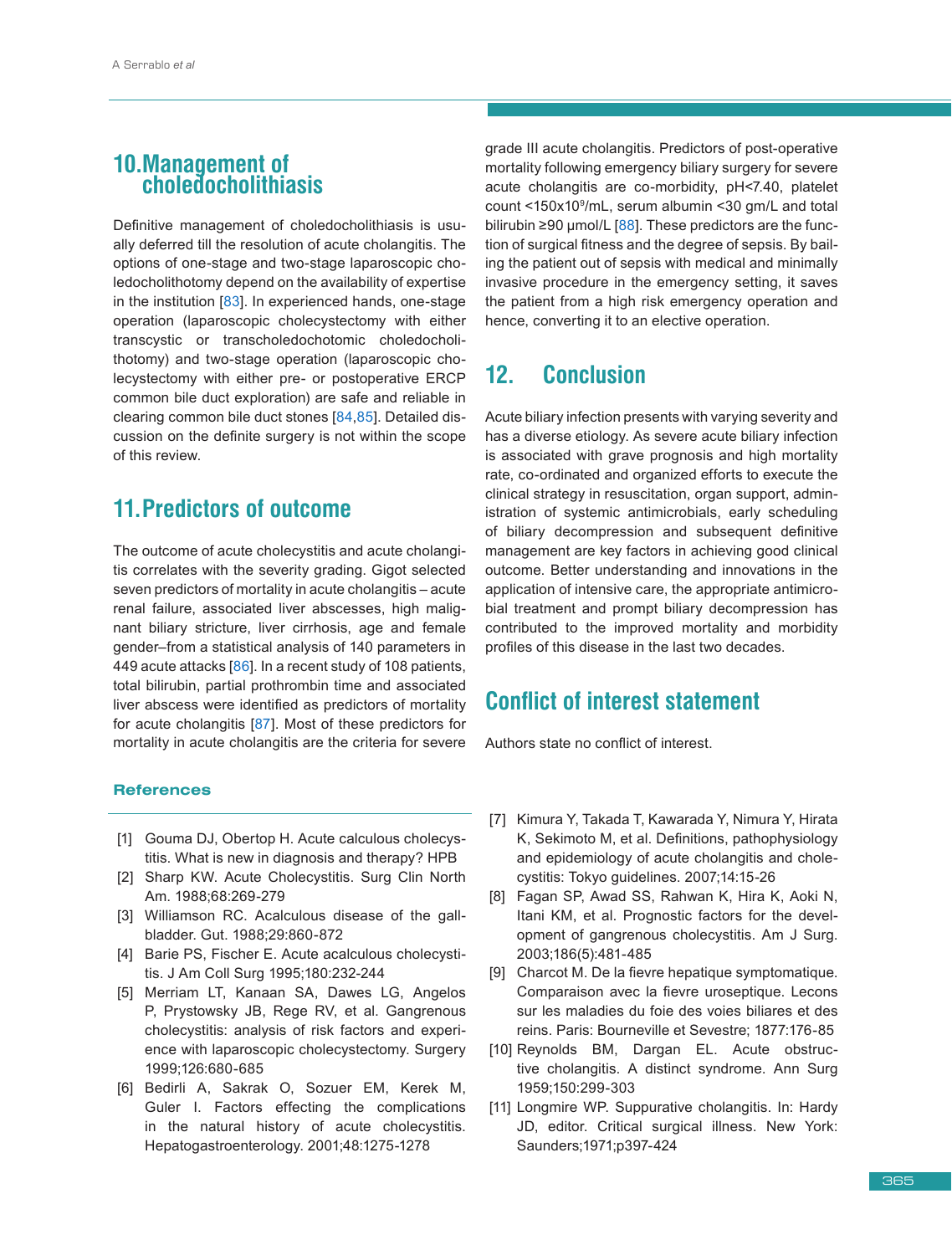- [12] Andrew DJ, Johnson SE. Acute suppurative cholangitis, a medical and surgical emergency. A review of 10 years. Am J Gastroenterol 1970;54:141-54.
- [13] Boey JH, Way LW. Acute Cholangitis. Ann Surg. 1980;191(3):264-270
- [14] Fan ST, Lai ECS, Mok FPT, Choi TK, Wong J. Acute cholangitis secondary to hepatolithiasis. Arch Surg. 1991;126(8):1027-1031
- [15] Lipsett PA, Pitt HA. Acute cholangitis. Surg Clin North Am. 1990;70:1297-312
- [16] Welch JP, Donaldson GA. The urgency of diagnosis and surgical treatment of acute suppurative cholangitis. Am J Surg. 1976;131:527-532
- [17] O'Connor MJ, Schwartz ML, McQuarrie DG, Sumer HW. Acute bacterial cholangitis: an analysis of clinical manifestation. Arch Surg 1982;117:427-441
- [18] Kiriyama S, Takada T, Strasberg SM, Solomkin JS, Mayumi T, Pitt HA, et al. TG13 guidelines for diagnosis and severity grading of acute cholangitis (with videos). J Hepatobiliary Pancreat Sci. 2013;20:24-34
- [19] Yokoe M, Takada T, Strasberg SM, Solomkin JS, Mayumi T, Gomi H, et al. TG13 diagnotic criteria and severity grading of acute cholecystitis (with videos). J Hepatobiliary Pancreat Sci. 2013;20:35-46
- [20] Takada T, Kawarada Y, Nimura Y, Yoshida M, Mayumi T, Sekimoto M, et al. Tokyo guidelines for management of acute cholangitis and cholecystitis. J Hepatobiliary Pancreat Surg. 2007;14:1-126
- [21] Sugiyama M, Atomi Y. Treatment of acute cholangitis due to choledocholithiasis in elderly and younger patients. Arch Surg. 1997;132:1129-1133
- [22] Ralls PW, Hall J, Lapin SA, Quinn MF, Morris UL, Boswell W. Prospective evaluation of the sonographic Murphy sign in suspected acute cholecystitis. J Clin Ultrasound. 1982;10:113-115
- [23] Stiris MG, Tennoe B, Aadland E, Lunde OC. MR Cholangiopancreaticography and endoscopic retrograde cholangiopancreaticography in patients with suspected common bile duct stones: a prospective blinded study. Acta Radiologica. 2000;41(3):269-272
- [24] Kondo S, Isayama H, Akahane M, Toda N, Sasahira N, Nakai Y, et al. Detection of common bile duct stones: comparison between endoscopic ultrasonography, magnetic resonance cholangiography and helical-computed-tomographic cholangiography. Eur J Radiol. 2005;54(2):271-275
- [25] NIH Consensus State Sci Statement. NIH state-ofthe-science statement on endoscopic retrograde cholangiopancreatography (ERCP) for diagnosis and therapy. 2002 Jan 14-16;19(1):1-26
- [26] Marne C, Pallares R, Martin R, Sitges-Serra a. Gangrenous cholecystitis and acute cholangitis associated with anaerobic bacteria in bile. Eur J Clin Microbiol. 1986;5:35-39
- [27] Claesson B, Holmlund D, Matzsch T. Microflora of the gallbladder related to duration of acute cholecystitis. Surg gynecol Obstet 1986;162:531-535
- [28] Yoshida M, Takada T, Kawarada Y, Tanaka A, Nimura Y, Gomi H, et al. Antimicrobial therapy for acute cholecystitis: Tokyo guidelines. J Hepatobiliary Pancreat Surg. 2007;14:83-90
- [29] Solomkin JS, Mazuski JE, Bradley JS, Rodvold KA, Goldstein EJ, Baron EJ, et al. Diagnosis and management of complicated intra-abdominal infection in adults and children: Guidelines by the Surgical Infection Society and Infectious Diseases Society of America. Clin Infect Dis. 2010;50(2):133-164(CPG)
- [30] Gomi H, Solomkin JS, Takada T, Strasberg SM, Pitt HA, Yoshida M, et al. TG13 antimicrobial therapy for acute cholangitis and cholecystitis. J Hepatobiliary Pancreat Sci. 2013;20:60-70
- [31] Saharia PC, Cameron JL. Clinical management of acute cholangitis. Surg Gynecol Obstet. 1976 Mar;142(3):369-372
- [32] Chang W, Lee K, Wang S, Chuang S, Kuo K, Chen J, et al. Bacteriology and antimicrobial susceptibility in biliary tract disease: an audit of 10-years' experience. Kaohsiung J Med Sci. 2002;18:221-228
- [33] Maluenda F, Csendes A, Burdiles P, Diaz J. Bacteriological study of choledochal bile in patients with common bile duct stones, with or without, acute suppurative cholangitis. Hepatogastroenterology. 1989;36:132-135
- [34] Csendes A, Mitru N, Maluenda F, Diaz J, Burdiles P, Csendes P, et al. Counts of bacteria and pyocites of choledochal bile in controls and patients with gallstoens or common bile duct stones with or without acute cholangitis. Hepatogastroenterology 1996;43:800-806
- [35] Solomkin J, Mazuski J, Baron E, Sawyer R, Nathens A, DiPiro J, et al. Guidelines for the selection of anti-infective agents for complicated intra-abdominal infections. Clin Infect Dis 2003;37:997-1005
- [36] Tanaka A, Takada T, Kawarada Y, Nimura Y, Yoshida M, Miura F, et al. Antimicrobial Therapy for Acute Cholangitis: Tokyo Guidelines. J Hepatobiliary Pancreat Surg. 2007;14:59-67
- [37] Nielsen M, justesen T. Anaerobic and aerobic bacteriological studies in biliary tract disease. Scand J Gastroenterol. 1976;11:437-446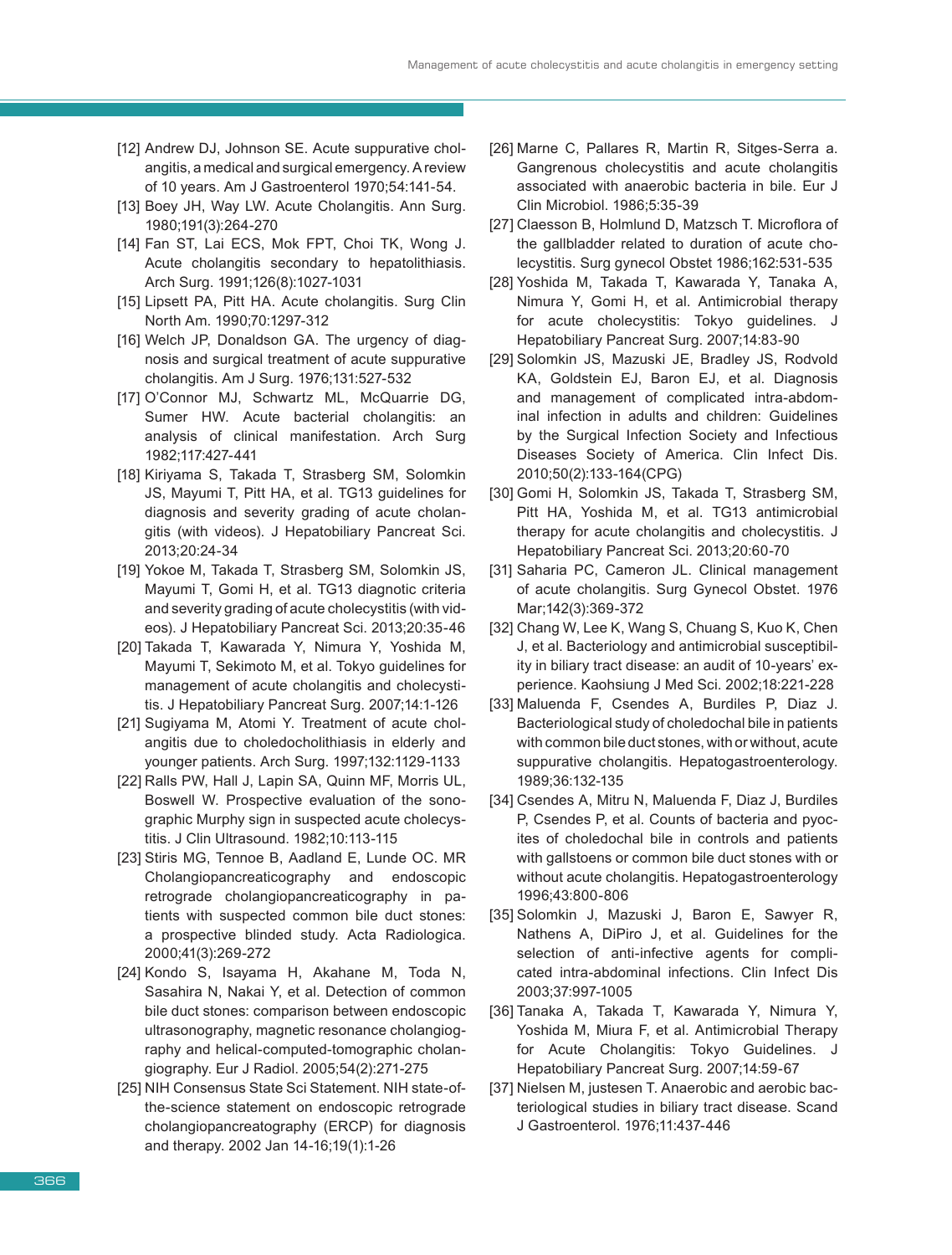- [38] Lesprit P, Brun-Buisson C. Hospital antibiotic stewardship. Curr Opin Infect Dis. 2008;21(4):344-349
- [39] Owens RC Jr. Antimicrobial stewardship: concepts and strategies in the 21st century. Diagn Microbial Infect Dis. 2008 May;61(1):110-128
- [40] Yeung YP, Yip AWC. Predictors for emergency biliary decompression in acute cholangitis. European Journal of Gastroenterology & Hepatology. 2006;18(7):727-731
- [41] Thompson JE, Tompkins RK, Longmire WP. Factors in management of acute cholangitis. Ann Surg. 1982;195(2):137-145
- [42] Leese T, Neoptolemos JP, Baker AR, Carr-Locke DL. Management of acute cholangitis and the impact of endoscopic sphincterotomy . Br J Surg 1986;73:988–992
- [43] Gogel HK, Runyon BA, Volpicelli NA, Palmer RC. Acute suppurative obstructive cholangitis due to stones: treatment by urgent endoscopic sphincterotomy. Gastrointest Endose 1987;33:210–213
- [44] Lau JY, chung SC, Leung JW, Ling TK, Yung MY, Li AK. Endoscopic drainage aborts endotoxaemia in acute cholangitis. Br J Surg. 1996;83:181-184
- [45] Leung J, Chan R, Cheung S, Sung J, Chung S, French G. The effect of obstruction on biliary excretion of cefoperazone and ceftazidime. J Antimicrob Chemother. 1990;25:399-406
- [46] Van den Hazel S, de vries X, Speelman P, Dankert J, Tytgat G, huuibregtse K, et al. Biliary excretion of ciprofloxacin and piperacillin in the obstructed biliary tract. Antimicrob Agents Chemother. 1996;40:2658-2660
- [47] Sharma BC, Kumar r, Agarwal N, Sarin SK. Endoscopic biliary drainage by nasobiliary drain or by stent placement in patients with acute cholangitis. Endoscopy. 2005;37:439-443
- [48] Chen MF, Jan YY, Lee TY. Percutaneous transhepatic biliary drainage for acute cholangitis. Int Surg. 1987;72:131-133
- [49] Leung JW, Chung SC, Sung JJ, Banez VP, Li AK. Urgent endoscopic drainage for acute suppurative cholangitis. Lancet 1989;10:1307-1309
- [50] Hui CK, Liu CL, Lai KC, Chan SC, Hu WHC, Wong WM, et al. Outcome of emergency ERCP for acute cholangitis in patients 90 years of age and older. Alimentary Pharmacology & Therapeutics. 2004 Jun;19(11):1153-1158
- [51] Lai ECS, Mok FPT, Tan ESY, Lo CM, Fan ST, You KT, et al. Endoscopy Biliary Drainage for Severe Acute Cholangitis. N Engl J Med; 1992 June;326:1582-1586
- [52] Lai EC, Paterson IA, Tam PC, Choi TK, Fan ST, Wong J. Severe acute cholangitis: the role of emergency nasobiliary drainage. Surgery. 1990 Mar;107(3):268-272
- [53] Sharma BC, Agarwal DK, Baijal SS, Sraswat VA, Choudhuri G, Naik SR. Endoscopic management of acute calculous cholangitis. J Gastroenterology and Hepatology. 1997 Dec;12(12):874-876
- [54] Lee DW, Chan AC, Lam YH, Ng EK, Lau JY, Law BK, et al. Biliary decompression by nasobiliary catheter or biliary stent in acute suppurative cholangitis: a prospective randomized trial. Gastrointest Endosc 2002;56:361-365
- [55] Tsuyuguchi T, Takada T, Kawarada Y, Nimura Y, Wada K, Nagino M, et al. Techniques of biliary drainage for acute cholangitis: Tokyo Guidelines. J Hepatobiliary Pancreat Surg. 2007;14:35-45
- [56] Nagino M, Takada T, Kawarada Y, Nimura Y, Yamashita Y, Tsuyuguchi T, et al. Methods and timing of biliary drainage for acute cholangitis: Tokyo Guidelines. J Hepatobiliary Pancreat Surg. 2007;14:68-77
- [57] Freeman ML, Nelson DB, Sherman S, Haber GB, Herman ME, Dorsher PJ, et al. Complications of endoscopic biliary sphincterotomy. N Engl J Med. 1996;335:909-918
- [58] Itoi T, Ishii K, Sofuni A, Itokawa F, Tsuchiya T, Kurihara T,et al. Single balloon enteroscopy- assisted ERCP in 206 patients with Billroth II gastrectomy or Roux-en-Y anastomosis (with video). Am J Gastroenterol. 2010;105:93-99
- [59] ]Kahaleh M, Hernandez AJ, Tokar J, Adams RB, Shami VM Yeaton P. Interventional EUS-guided cholangiography: evaluation of a technique in evolution. Gastrointest Endosc. 2006;64:52-59
- [60] Saleem A, Baron TH, Gostout C, Topazian MD, Levy MJ, Petersen PT, et al. Endoscopic retrograde cholangiopancreatography using singleballoon enteroscope in patients with altered Rouxen-Y anatomy. Endoscopy. 2010;42:656-660
- [61] Burmester E, Niehaus J, Leineweber T, Huetteroth T. EUS-cholangio-drainage of the bile: report of 4 cases. Gastrointest Endosc. 2003;57:246-251
- [62] Itoi T, Tsuyuguchi T, Takada T, Strasberg SM, Pitt HA, Kim MH, et al. TG13 indications and techniques for biliary drainage in acute cholangitis (with videos) J Hepatobiliary Pancreat Sci. 2013;20:71-80
- [63] Szabo S, Mendelson MH, Mitty HA, Bruckner HW, Hirschman SZ. Infections associated with transhepatic biliary drainage devices. Am J Med. 1987;82:921-926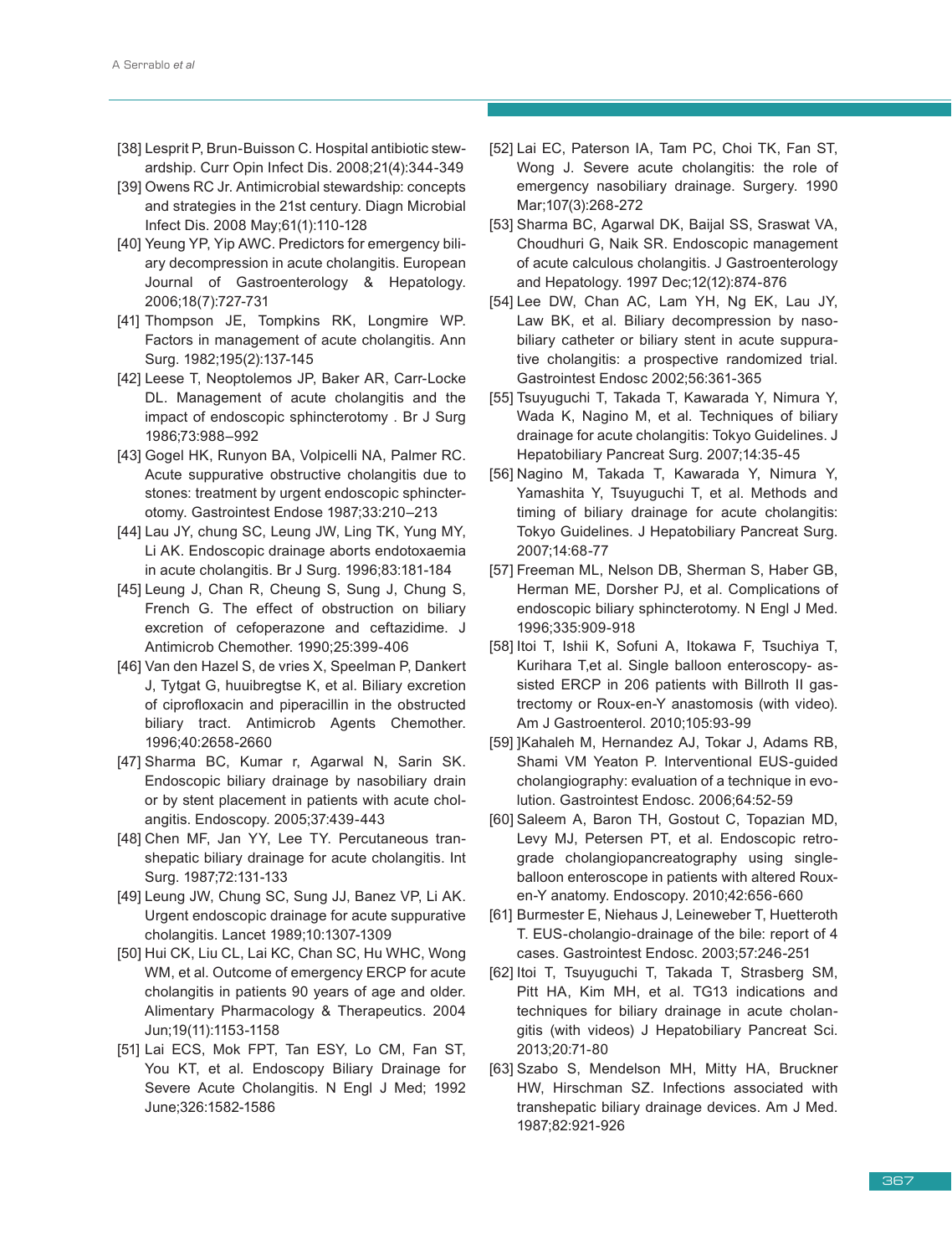- [64] Audisio RA, Morosi C, Bozzetti F, Cozzi G, Bellomi M, Pisani P, et al. The outcome of cholangitis after percutaneous biliary drainage in neoplastic jaundicve. HPB Surg. 1993;6:287-293
- [65] Burke DR, Lewis CA, cardella JF, Citron SJ, Drooz AT, Haskal ZJ, et al. Society of Interventional Radiology Standards of Practice Committee Quality improvement guidelines for percutaneous transhepatic cholangiography and biliary drainage. J Vasc Interv Radiol. 2003;14:243-246
- [66] Pessa ME, Hawkins IF, VogelSB. The treatment of acute cholangitis: percutaneous transhepatic biliary drainage before definitive therapy. Ann Surg 1987;205:389-392
- [67] Saltzstein EC, Peacock JB, Mercer LC. Early operation for acute biliary tract stone disease. Surgery 1983;94:704-708
- [68] Khashab MA, Tariq A, Tariq U Kim K, Ponor L, Lennon AM, et al. Delayed and unsuccessful endoscopic retrograde cholangiopancreatography are associated with worse outcomes in patients with acute cholangitis. Clin Gastroenterol Hepatol 2012;10:1157-1161
- [69] Gigot JF, Leese T, Dereme T, Coutinho J, Castaing D, Bismuth H. Acute cholangitis. Multivariate analysis of risk factors. Ann Surg. 1989 Apr;209(4):435-438
- [70] Inui K, Nakazawa S, naito Y, Kimoto E, Yamao K. Nonsurgical treatment of cholecystolithiasis with percutaneous transhepatic cholecystoscopy. Am J Gastroenterol 1988;83:1124-1127
- [71] Boland GW, Lee MJ, Mueller PR, Dawson SL, Gaa J, Lu DS, et al. Gallstones in critically ill patients with acute calculous cholecystitis treated by percutaneous cholecystotomy: nonsurgical therapeutic options. Am J Roentfgenol AR. 1994;162:1101-1103
- [72] Tsuyuguchi T, Itoi T, Takada T, Strasberg SM, Pitt HA, Kim MH, et al. TG13 indications and techniques for gallbladder drainage in acute cholecystitis (with videos) J. Hepatobiliary Pancreat Sci. 2013;20:81-88
- [73] Shirai Y, Tsukada K, Kawaguchi H, Ohtani T, Muto T, Hatakeyama K. Percutaneous transhepatic cholecystostomy for acute acalculous cholecystitis. Br J Surg. 1993;80:1440-1442
- [74] Tsuyuguchi T, Takada T, Kawarada Y, Nimura Y, Wada K, Nagino M, et al. Techniques of biliary drainage for acute cholecystitis: Tokyo Guidelines. J Hepatobiliary Pancreat Surg. 2007;14:46-51
- [75] Chopra S, Dodd GD, Mumbower AL, Chintapalli KN, Schwesinger WH, Sirinek KR. et al. Treatment of acute cholecystitis in non-critically ill patients

at high surgical risk: comparison of clinical outcomes after gallbladder aspiration and after percutaneous cholecystotomy. Am J Roentgenol AJR 2001;176:1025-1031

- [76] Itoi T, Itokawa F, Kurihara T. Enoscopic ultrasonography-guided gallbladder drainage: actual technical presentations and review of the literature (with videos) J Hepatobiliary Pancreat Sci. 2011;18:282-286
- [77] Flowers JL, Bailey RW, Scovill WA, Zucker KA. The Baltimore experience with laporoscopic manangement of acute cholecystitis. Am J Surg 1991;161:388-392
- [78] Zacks SL, Sandler RS, Rutledge R, Brown RS. A population-based cohort study comparing laparoscopic cholecystectomy and open cholecystectomy. Am J Gastroenterology 2002;97:334-340
- [79] Araujo-Teixeria JP, Rocha-Reis J, Costa-Cabral A, Barros H, Saraiva AC, Araujo- Teixeira AM. Laparoscopic versus open cholecystectomy for cholecysytitis (200 cases) Comparison of results and predictive factors for conversion. Chirurgie 1999;124:529-535
- [80] Banz V, Gsponer T, Candinas D, Güller U. Population-based analysis of 4113 patients with acute cholecystitis: defining the optimal time-point for laparoscopic cholecystectomy. Ann. Surg. 2011;254(6):964-970
- [81] Yamashita Y, Takada T, Strasberg SM, Pitt HA, Gouma DJ, Garden OJ, et al. TG13 surgical management of acute cholecystitis. J Hepatobiliary Pancreat Sci. 2013;20:89-96
- [82] Giger UF, Michel JM, Opitz I, Inderbitzin DT, Kcher T, Krähenbühl L, et al. Risk factors for perioperative complications in patients undergoing laparoscopic cholecystectomy: analysis of 22,953 consecutive cases from the Swiss Association of Laparoscopic and Thoracoscopic Surgery Database. J Am Coll Surg. 2006 nov;203(5):723-728
- [83] Rhodes M, Sussman L, Cohen L, Lewis. Randomized trial of laparoscopic exploration of common bile duct versus postoperative endoscopic retrograde cholangiography for common bile duct stones. Lancet, 1998;351(9097):159-161
- [84] Berthou JC, Drouard F, Charbonneau P, Moussalier K. Evaluation of laparoscopic manangment of common bile ducts in 220 patients. Surg Endosc. 1998;12(1):16-22
- [85] Clayton ESJ, Connor S. Alexakis N. Leandros E. Meta-analysis of endoscopy and surgery versus surgery alone for common bile duct stones with the gallbladder in situ. Br J Surg.2006;93(10):1185-1191
- [86] Gigot J F, Leese T, Dereme T, Coutinho J, Castaing